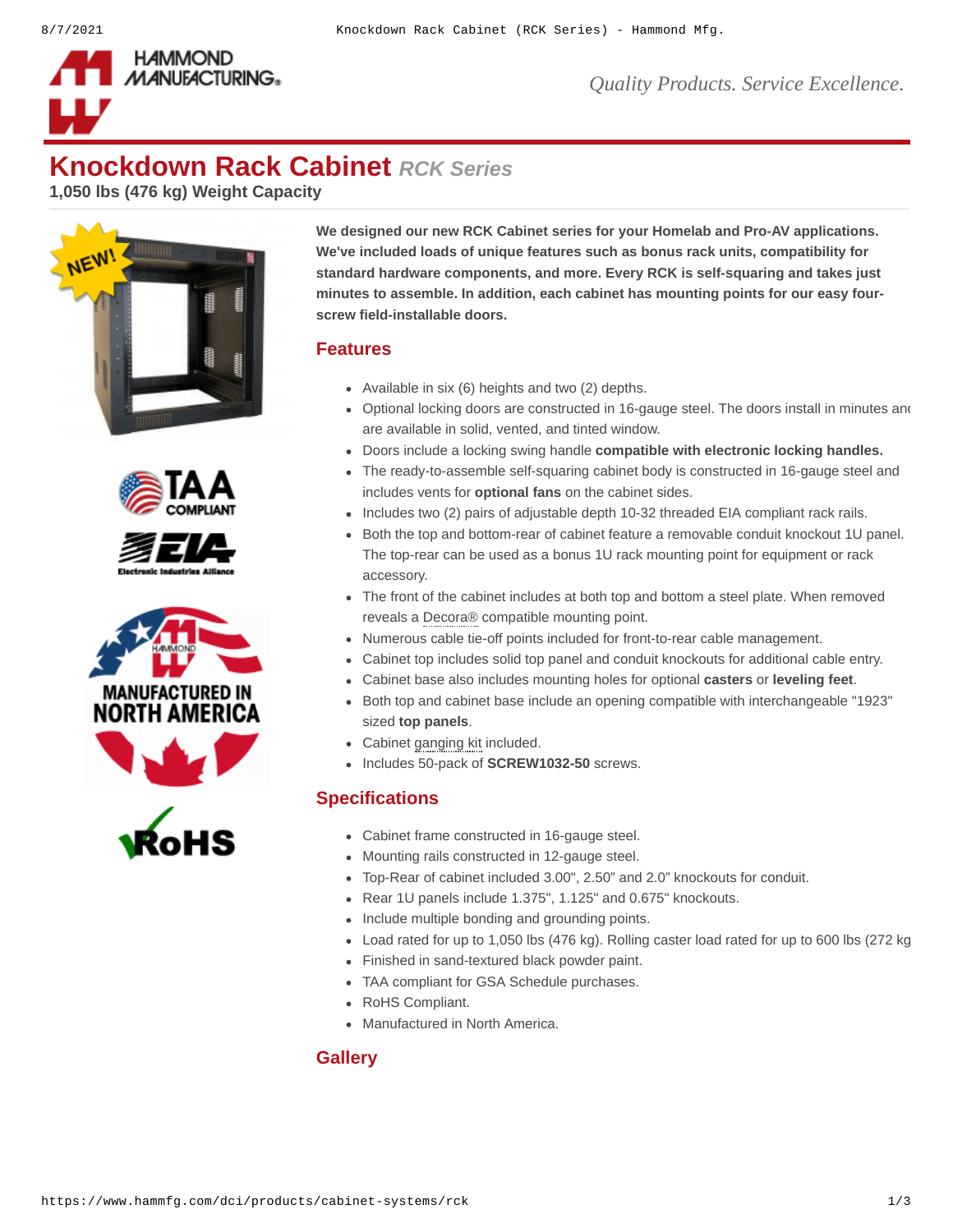8/7/2021 Knockdown Rack Cabinet (RCK Series) - Hammond Mfg.



#### **Accessories**

- [Leveling Feet](https://www.hammfg.com/dci/products/accessories/clfk?referer=1578&itm_type=accessory) **Leveling Feet COLLEGATE**
- 
- $\bullet$
- 
- [Door Lock Replacement Kit](https://www.hammfg.com/dci/products/accessories/dlrk?referer=1578&itm_type=accessory)  $\bullet$
- 
- [Cabinet Top Panels](https://www.hammfg.com/dci/products/accessories/top-panels?referer=1578&itm_type=accessory) **Acking the State Assembly Cabinet Top Panels** Ack Mount Basic PDU
	- [Rack Shelves](https://www.hammfg.com/dci/products/accessories/shelves?referer=1578&itm_type=accessory) **Rack Shelves [Rack Panels](https://www.hammfg.com/dci/products/accessories/panels?referer=1578&itm_type=accessory)**
- [Bonding Wire Kits](https://www.hammfg.com/electrical/products/accessories/grdkit?referer=1578&itm_type=accessory) **Access 19 Construction** [Protective Grommet Strip](https://www.hammfg.com/dci/products/accessories/cgg?referer=1578&itm_type=accessory)

| Part No.     |        | <b>Overall Dimensions</b> |       | Rack         |        | <b>Usable Mounting Dimensions</b> |       |
|--------------|--------|---------------------------|-------|--------------|--------|-----------------------------------|-------|
| <b>Black</b> | Height | Width                     | Depth | <b>Units</b> | Height | Width                             | Depth |
| RCK12U25BK   | 26.38  | 24.00                     | 25.00 | $12U + 1U$   | 21.00  | 19.00                             | 22.56 |
| RCK18U25BK   | 36.50  | 24.00                     | 25.00 | $18U + 1U$   | 31.50  | 19.00                             | 22.56 |
| RCK20U25BK   | 40.00  | 24.00                     | 25.00 | $20U + 1U$   | 35.00  | 19.00                             | 22.56 |
| RCK24U25BK   | 47.00  | 24.00                     | 25.00 | $24U + 1U$   | 42.00  | 19.00                             | 22.56 |
| RCK36U25BK   | 68.00  | 24.00                     | 25.00 | $36U + 1U$   | 63.00  | 19.00                             | 22.56 |
| RCK42U25BK   | 78.50  | 24.00                     | 25.00 | $42U + 1U$   | 73.50  | 19.00                             | 22.56 |
| RCK12U32BK   | 26.38  | 24.00                     | 32.00 | $12U + 1U$   | 21.00  | 19.00                             | 29.56 |
| RCK18U32BK   | 36.50  | 24.00                     | 32.00 | $18U + 1U$   | 31.50  | 19.00                             | 29.56 |
| RCK20U32BK   | 40.00  | 24.00                     | 32.00 | $20U + 1U$   | 35.00  | 19.00                             | 29.56 |
| RCK24U32BK   | 47.00  | 24.00                     | 32.00 | $24U + 1U$   | 42.00  | 19.00                             | 29.56 |
| RCK36U32BK   | 68.00  | 24.00                     | 32.00 | $36U + 1U$   | 63.00  | 19.00                             | 29.56 |
| RCK42U32BK   | 78.50  | 24.00                     | 32.00 | $42U + 1U$   | 73.50  | 19.00                             | 29.56 |

The +1U refers to the 1U usable accessory mounting at the top-rear of the cabinet.

### **Optional Doors**

| Use with              | Part No.    | Part No.    | Part No.    |
|-----------------------|-------------|-------------|-------------|
| <b>Cabinet Height</b> | Solid       | Vented      | Window      |
| 12U                   | RCKSD12UBK1 | RCKVD12UBK1 | RCKWD12UBK1 |
| 18U                   | RCKSD18UBK1 | RCKVD18UBK1 | RCKWD18UBK1 |
| <b>20U</b>            | RCKSD20UBK1 | RCKVD20UBK1 | RCKWD20UBK1 |
| 24U                   | RCKSD24UBK1 | RCKVD24UBK1 | RCKWD24UBK1 |
| 36U                   | RCKSD36UBK1 | RCKVD36UBK1 | RCKWD36UBK1 |
| 42U                   | RCKSD42UBK1 | RCKVD42UBK1 | RCKWD42UBK1 |

### **Optional Mounting Rails**

| <b>I</b> Part No.     | Part No.            | <b>Usable Mounting Dimensions</b> |        | <b>Overall Cabinet</b> |  |
|-----------------------|---------------------|-----------------------------------|--------|------------------------|--|
| <b>Threaded 10-32</b> | <b>Sauare Hole</b>  | <b>Rack Units</b>                 | Height | Width                  |  |
| H1TRR12U24BK          | <b>H1SRR12U24BK</b> | 12U                               | 21.00  | 24.00                  |  |

https://www.hammfg.com/dci/products/cabinet-systems/rck 2/3